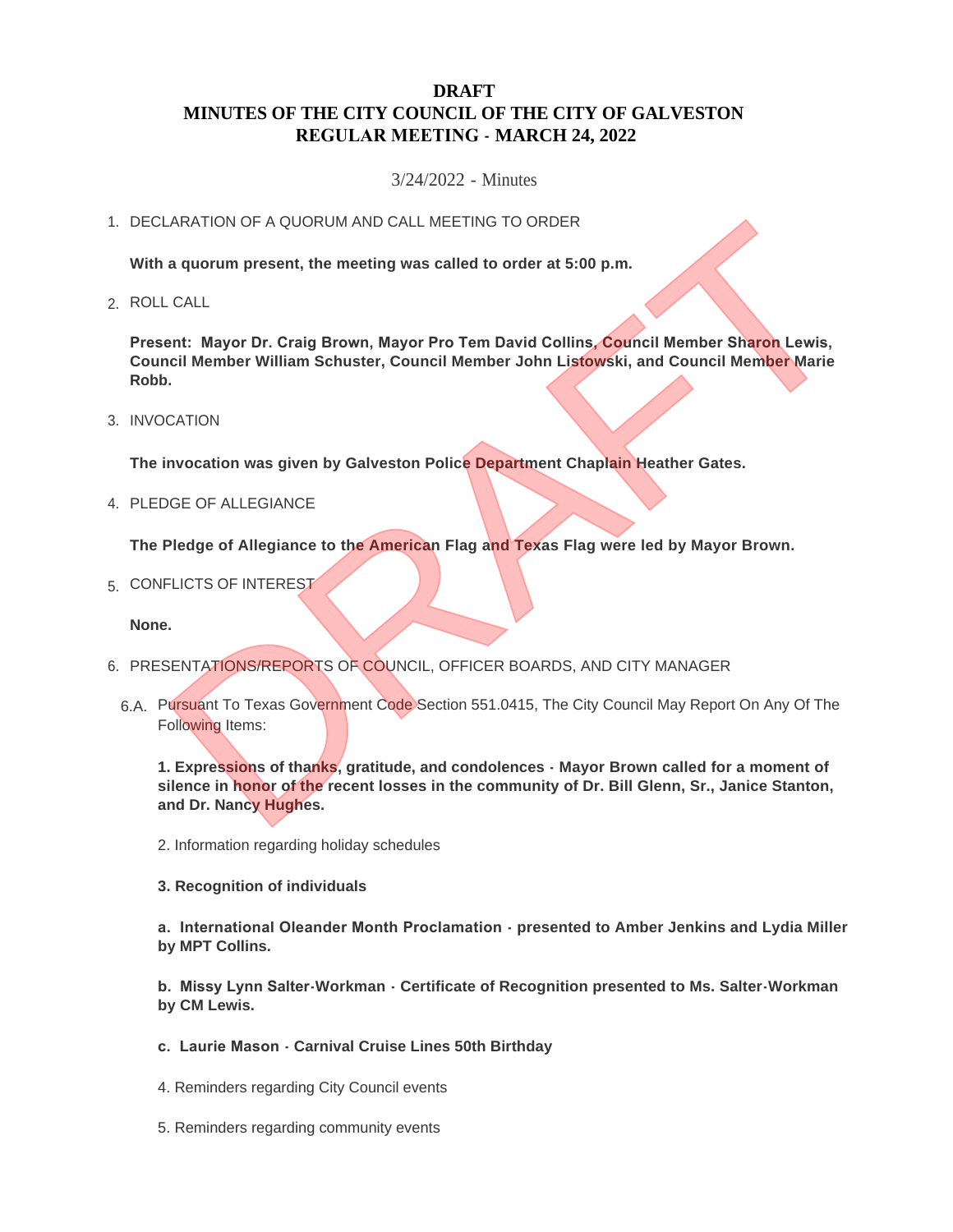6. Health and safety announcement

6.B. City Manager's Report - The Investment Report For Quarter Ended December 31, 2021 (M. Loftin)

**Assistant City Manager Mike Loftin provided the Investment Report for Quarter Ended December 31, 2021.**

## 7. COMMUNICATIONS AND PETITIONS

**Claims: 22-010 - Brian Holloway; 22-011 - Helen Jenkins; 22-012 - North Ritell; 22-013 - Blanche Jones; 22-014 - Blake Bracken; 22-015 - Jerhonda Howard; 22-016 - Socorro Tamez; 22-017 - Joel and Victoria Pearson; and 22-018 - Adalyn Archie-Roy.**

## PUBLIC HEARINGS 8.

8.A. Consider For Approval An Ordinance Of The City Of Galveston, Texas Amending The 2015 Galveston Land Development Regulations, By Amending Article 5, Table 5.110, "Signs In Residential Single-Family (R-1), Residential General Duplex (R-2), Residential Single Family (R-3), And Residential Multifamily (MF)" Districts" To Modify Signage Allotments For Churches In The Residential, Single-Family (R-1) Zoning District In Accordance With Urban Neighborhood (Un) Criteria Of Article 5, Table 5.109; Planning Case Number 22ZA-001; Making Various Findings And Provisions Related To The Subject. (A. Montalvan)

**Ordinance No. 22-009 was read by caption. Adriel Montalvan provided staff comments. The public hearing was opened and closed with no public comments. Motion was made by MPT Collins, seconded by CM Robb, to approve the ordinance. Unanimously approved.**

8.B. Consider For Approval An Ordinance Of The City Of Galveston, Texas, Changing The Zoning From Residential, Single-Family (R-1) Zoning District To Restricted Residential, Single Family (R-0) Zoning District On Various Properties Adresses Commonly Known As 1 - 19, 21 - 46 Lakeview Drive, As Described Herein And Provided In The Attached Map, And Which Properties Are Legally Described As Hall And Jones Survey, Lots 1 - 19, Lots 21 - 46, Havre Lafitte Lake-Front, Havre Lafitte Subdivision, In The City And County Of Galveston, Texas. Planning Case Number 22P-006; Making Various Findings And Provisions Related To The Subject. (P. Milburn) Molivic-All IDNS AND PETITIONS<br>
St: 22-010 • Brian Holloway: 22-015 • Helen Jenkins; 22-012 • North Ritell; 22-013 • Blanche<br>
St: 22-014 • Blake Bracken; 22-015 • Jerhonda Howard; 22-016 • Socorro Tamez; 22-017 • Joel<br>
Vic

**Ordinance No. 22-010 was read by caption. Catherine Gorman provided staff comments. The public hearing was opened. Mark Shabot spoke in favor of the zoning change. The public hearing was closed. Motion was made by CM Robb, second by Mayor Brown, to approve the ordinance. Unanimously approved.**

8.C. Consider For Approval An Ordinance Of The City Of Galveston, Texas, Changing The Zoning From Residential, Single-Family (R-1), And Residential, Townhouse (R-2) Zoning District To Resort - Recreation (Res-Rec) Zoning District On Property Commonly Known As 17130 FM 3005 And Adjacent Vacant Parcel, And Which Properties Are Legally Described As Abstract 121, Page 30 & 31, Hall And Jones Survey, Tract 71, 72.960 Acres And Abstract 121, Page 30 & 31, Hall And Jones Survey, Tract 73,80.000 Acres, In The City And County Of Galveston, Texas. Planning Case Number 22P-012; Making Various Findings And Provisions Related To The Subject. (D. Lunsford)

**Ordinance No. 22-011 was read by caption. Daniel Lunsford provided staff comments. The public hearing was opened. Ron Gustafson and Bill Clement spoke in favor of the zoning change. The public hearing was closed. Motion was made by CM Robb, second by CM Listowski, to approve the ordinance. Unanimously approved.**

9. PUBLIC COMMENT

**Written comments: Mark Shaddock - against development at 1128 Seawall; Gabrielle**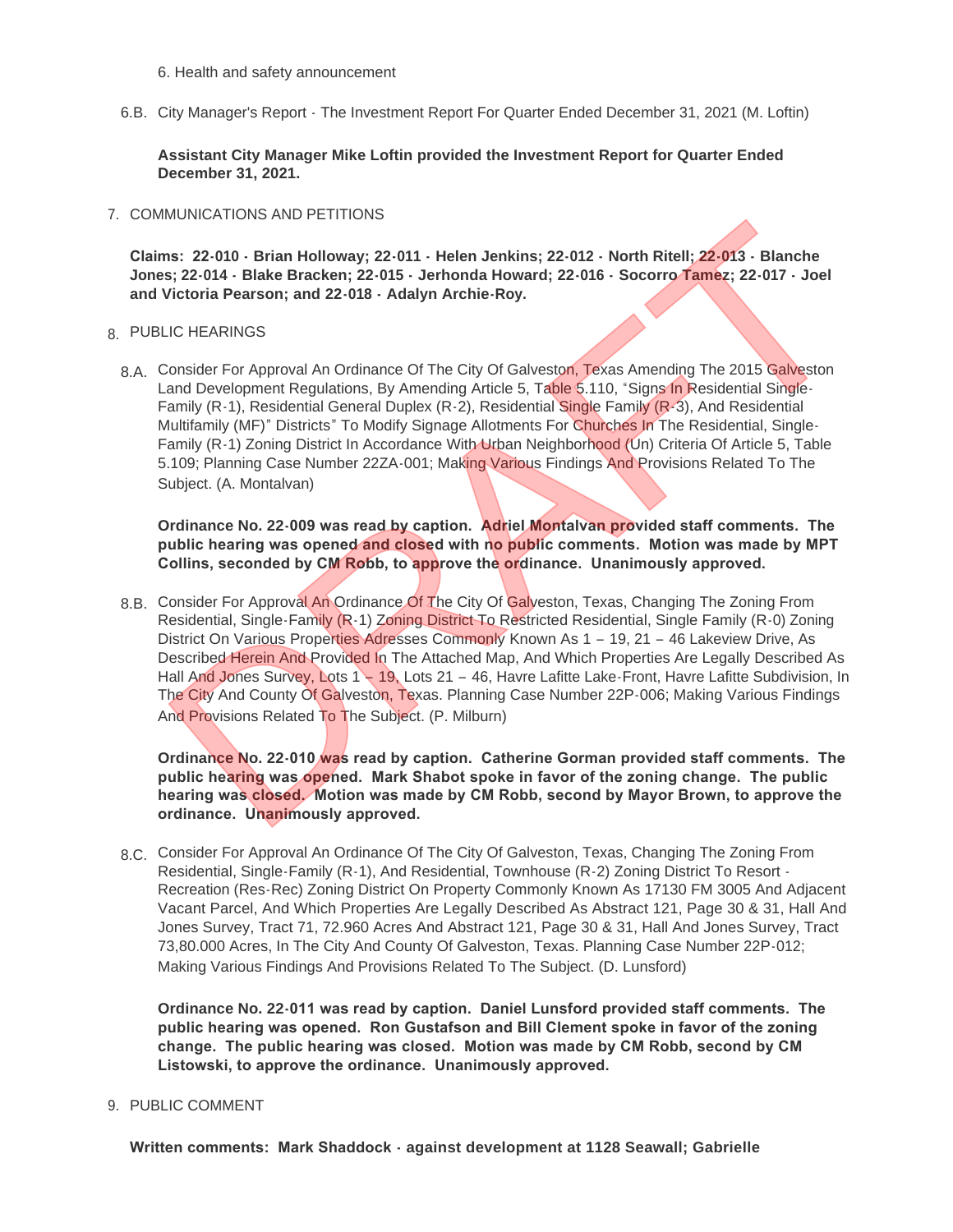**Klinkhammer - Saturday bus route; Desa Polivka, Kayla Turner, Abbe Ball, Rita Cummings, and Ross Wells - City Marshal issues.**

**In-person comments: Allen Flores - Downtown parking; Alex Nelson - City Marshal, drainage, water/sewer, trash issues; Deanna Grissom - support of City Marshals; Chad Smith - non-profits and transportation changes; Tiffany Gibson - City Marshal issues; Sheila Bell - weather and floods; Jason Reuter - City Marshal issues; Joyce Calver McLean - support of City Marshals; Robert Dagnon - City Marshal issues; William Newmann - Downtown parking; Trey Click - Item 10C; Judith Smith - City Marshal issues; Bobby Kennedy - City Marshal issues; Sarah Click - Downtown parking; Ana Draa - invitation to STROAG candidate forum.**

#### 10. ORDINANCES (NOT REQUIRING PUBLIC HEARINGS)

10.A. Discuss And Consider For Action An Ordinance Approving The Sale Of \$11 Million In Tax And Revenue Supported Certificates Of Obligation; Providing That The Sale Will Be For The Purpose Of Purchasing New Sanitation Vehicles And Constructing Improvements In Sand Hill Crane Park; Approving The Reimbursement Of Costs Incurred Up To Ninety Days Prior To The Closing Of The Sale And Approving Other Matters Incidental Thereto. (M. Loftin)

#### **Ordinance No. 22-012 was read by caption. Motion was made by Mayor Brown, second by CM Robb, to approve the ordinance. Unanimously approved.**

10.B. Consider For Approval An Ordinance Of The City Of Galveston, Texas, Amending Ordinance 22-003, Regarding The Designated Polling Places For The Election To Be Held In The City Of Galveston On The 7th Day Of May, 2022, For The Purpose Of Electing A Mayor At-Large And Six (6) District Council Members, Each For A Two-Year Term; Making Other Provisions Of Fact And Providing For An Effective Date. (Legal)

## **Ordinance No. 22-013 was read by caption. Motion was made by CM Robb, second by MPT Collins, to approve the ordinance. Unanimously approved.**

10.C. Consider For Approval An Ordinance Of The City Of Galveston, Texas, Amending Chapter 34 "Traffic" Of "The Code Of The City Of Galveston 1982, As Amended,"; Amending Section 34-117c, "Downtown Paid Parking District", Section 34-144, "Paid Parking System Rate; Deposit Of Coins And Other Forms Of Payment And Time Limits", Section 34-145, "When Use Of Paid Parking System Required"; By Adding Section 34-117d, 'UTMB Parking Area"; To Authorize The City Manager Or Designee To Provide Parking Rates Of Two Dollars And Twenty-Five Cents An Hour In The Downtown Paid Parking District And The UTMB Parking Area; And To Provide For Rates To Be In Force On Sundays In The Downtown Paid Parking District; Making Various Findings And Provisions Related To The Subject; And Providing For An Effective Date. h Smith - City Marshal issues; Bobby Kennedy - City Marshal issues; Sarah Click - Downtown<br>Ing; Ana Draa - invitation to STROAG candidate forum.<br>
NANCES (NOT REGUIRING PUBLIC HEARINGS)<br>
Discuss And Consider For Action An O

#### **Ordinance No. 22-014 was read by caption. Motion was made by MPT Collins, second by Mayor Brown, to approve the ordinance. Unanimously approved.**

10.D. Consider For Approval An Ordinance Of The City Of Galveston, Texas Allowing Certain Boards The Option Of Meeting In A Virtual Capacity; Continuing All Other Requirements Of The Texas Open Meetings Act; Making Various Findings And Provisions Related To The Subject; Providing For An Effective Date. (Legal)

### **Ordinance No. 22-015 was read by caption. Motion was made by Mayor Brown, second by MPT Collins, to approve the ordinance. Unanimously approved.**

10.E. Consider For Approval An Ordinance Of The City Council Of The City Of Galveston, Texas, Amending Chapter 2 Administration, Article IV. "Boards, Commissions And Committees", Divisions 4. "Reserved", To Establish The Sister Cities Program Committee By Ordinance; Reproducing Resolution No. 18-055, Which Provided For The Committee's Duties, Term, Membership, Quorum, Voting, Meetings, And Rules Of Procedure; Allowing The Option Of Meeting In A Virtual Capacity; Continuing All Other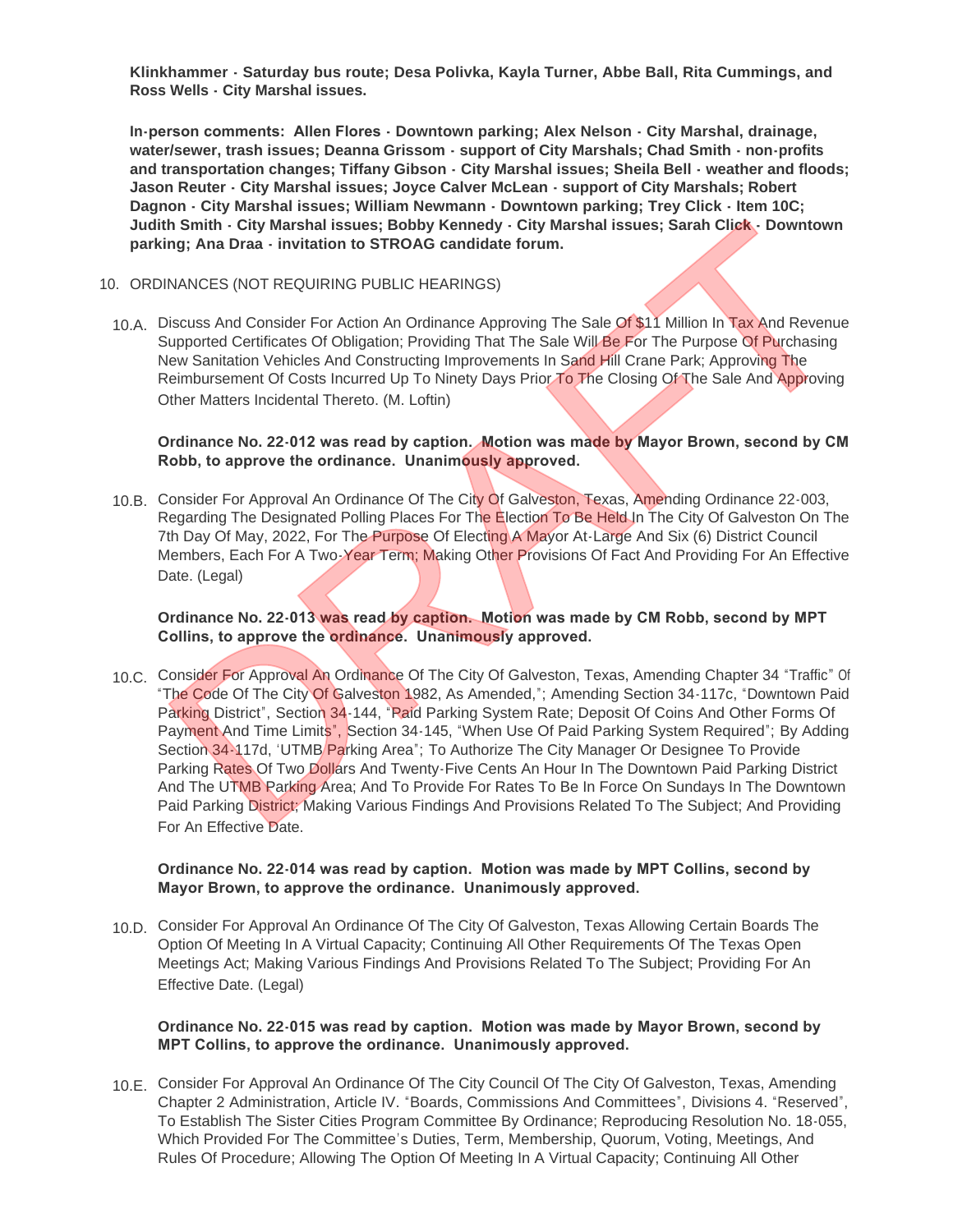Requirements Of The Texas Open Meetings Act; Providing For Findings Of Fact And Providing For An Effective Date. (Legal)

### **Ordinance No. 22-016 was read by caption. Motion was made by Mayor Brown, second by CM Lewis, to approve the ordinance. Unanimously approved.**

10.F. Consider For Approval An Ordinance Of The City Council Of The City Of Galveston, Texas, Amending Chapter 26 "Parks And Recreation" To Add Article V., "Families, Children And Youth Advisory Board", To Establish The "Families, Children And Youth Board" By Ordinance; Reproducing Resolution No. 01-057, Which Provided For The Committee's Duties, Term, Membership, Quorum, Voting, Meetings, And Rules Of Procedure; Allowing The Option Of Meeting In A Virtual Capacity; Continuing All Other Requirements Of The Texas Open Meetings Act; Providing For Findings Of Fact And Providing For An Effective Date. (Legal) my Line Trammines, Children And Youth Board By Critistics; Reproducing Resolution No. 01-<br>TSF, Which Provided For The Committee's Duties, Term, Membership, Quartin Martins, And Youth Scar<br>Strategie of Procedure; Allowing T

**Ordinance No. 22-017 was read by caption. Motion was made by CM Schuster, second by CM Robb, to approve the ordinance. Unanimously approved.**

11. CONSENT ITEMS - The Following Items Shall Be Considered For Action As A Whole, Unless One Or More Council Members Objects. The City Manager Is Authorized To Execute All Necessary Documents Upon Final Approval By The City Attorney.

## **Motion was made by Mayor Brown, second by CM Robb, to approve Consent Items 11A through 11T. Unanimously approved.**

- 11.A. SAL2022-1 Construction Sales Tax Report
- 11.B. Consider For Approval An Economic Development Grant Agreement Between The City Of Galveston And Industrial Development Corporation Of The City Of Galveston Texas Approving Funding To City Of Galveston, For The Sandhill Crane Soccer Complex Improvement Project In The Amount Of \$5,500,000. (M. Hay)
- 11.C. Consider For Approval A 3-Month Extension To The BlueCross BlueShield Of Texas (BCBSTX) Third Party Administrator (TPA) Agreement For Employee Health Insurance To Align With The Health Plan Year (K. Etienne).
- 11.D. Consider Approving An Agreement With MCCi For Application Development Services In An Amount Not To Exceed \$ 150,000 Utilizing BuyBoard Contract 625-20 For A One (1) Year Term. (H. Dean)
- 11.E. Consider For Approval A Supplemental Payment To Central Square Company, Formally Superion, LLC, In The Amount Of \$3,642.31 For The Annual Support Renewal Of 7 OneSoltuion Licenses (H. Dean)
- 11.F. Consider For Approval An Agreement With Centre Technologies For The Purchase Of Microsoft Office 365 Licenses For A One (1) Year Term With The Options To Extend The Agreement For Three (3) Years. (H. Dean)
- 11.G. Consider For Approval An Expenditure Of \$43,500.00 For The Lowest Quote Received, From Ag Pro Painting, To Install A Silicone To Silicone Hybrid Roofing System On Hangar 28 Upon Final Approval By The City Attorney (M. Shahan).
- Consider For Approval The Memorandum Of Understanding (MOU) License Agreement Between The 11.H. City Of Galveston And Moody Memorial First United Methodist Church Related To The Use Of The Northern Most Part Of The Moody Parking Lot Adjoining The Crocket Park Ball Fields. (R. Simmons)
- 11.I. Consider For Approval, Acceptance Of A Proposal From Crescent Electric In The Amount Of \$456,000.00 For Providing And Installing 157 Cyclone Illuminated Bollards On The Seawall Boulevard Beginning On The South Side Of 29th Street And Ending At 39th Street, Authorizing The City Manager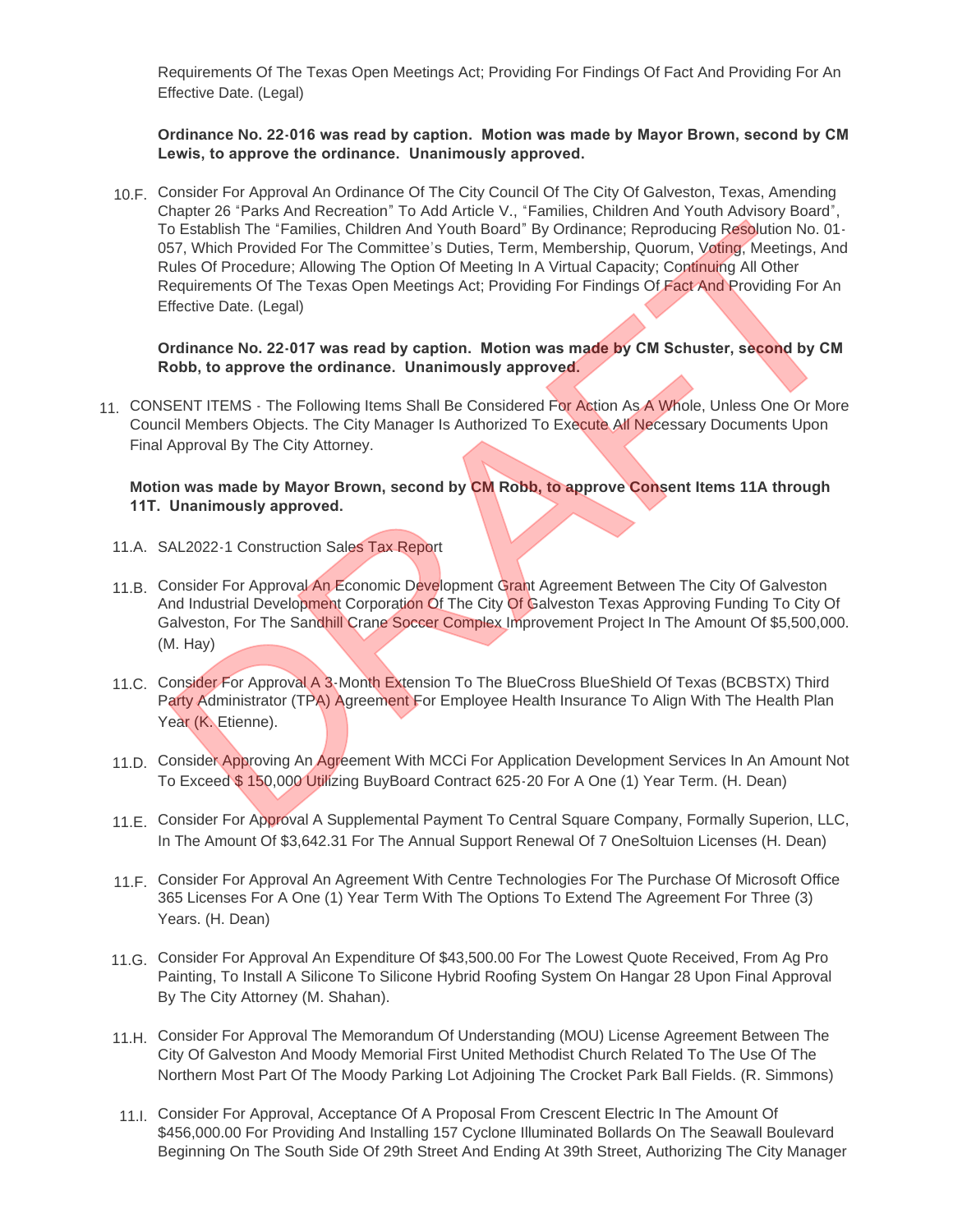To Sign All Documents Upon The Review And Approval Of The City Attorney. (C.Kenworthy)

- Consider For The Approval A 1-Year Contract Extension With JW Hauling LLC. (COG CON 19\_002). 11.J. This Contract Extension Will Allow The Marshals Office To Continue To Have Demolition Service To Remove Dilapidated Or Substandard Structures And Authorize The City Manager To Execute The Contract Upon Final Approval By The City Attorney. (B. Stroud)
- 11.K. Consider For Approval The Updated License Agreement With ExteNet Systems, LLC For Implementing And Utilizing Small Cell Nodes Located On Scholes Airport Property. Authorizing The City Manager To Execute All Necessary Documents Upon Final Approval By The City Attorney. (R. Winiecke)
- 11.L. Consider For Approval Accepting All Public Infrastructure Improvements For Beachside Village, Section 6 For The Initial Two-Year Maintenance Period. Authorizing The City Manager To Execute All Necessary Documents Upon Final Approval By The City Attorney. (R. Winiecke)
- 11.M. Consider Accepting Constructed Infrastructure Referred To As Sanitary Sewer Lift Station #59 And The Gravity Sanitary Sewer Collection System Located At Galveston Bay Club Subdivision Off Of Road Less Traveled. Authorizing The City Manager To Execute All Necessary Documents Upon Final Approval By The City Attorney. (R. Winiecke)
- 11.N. Consider Approval Of A Proposal From Terracon Consultants, Inc. In The Amount Of \$53,145.00 To Perform Construction Material Testing For The 37th Street Improvements From Broadway To Seawall Project. Authorizing The City Manager To Execute All Necessary Documents Upon Final Approval By The City Attorney. (R. Winiecke)
- 11.O. Consider Approval Of Change Order #2 To The Contract With Lucas Construction Company, Inc. For The 27th Street Improvements From Broadway To Market (Phase III) Project Decreasing The Contract By \$25,450.00 From The Amount Of \$1,011,591.00 To The Final Contract Amount Of \$986,141.00. Authorizing The City Manager To Execute All Necessary Documents Upon Final Approval By The City Attorney. (R. Winiecke) und Utilizing Small Cell Nodes Located On Scholes Airport Property, Authorizing The City Manager To<br>
Scholes All Necessary Documents Upon Final Approval By The City Attorney. (R. Winnecke)<br>
Consider For Approval Accepting
- 11.P. Consider Approval Of Change Order #7 To The Contract With Lucas Construction Company, Inc. For The 27th Street Improvements From Ave O To Seawall (Phase II) Project Decreasing The Contract By \$145,858.50 From The Amount Of \$1,494,660.00 To The Final Contract Amount Of \$1,348,801.50. Authorizing The City Manager To Execute All Necessary Documents Upon Final Approval By The City Attorney. (R. Winiecke)
- 11.Q. Consider For The Approval Of The Purchase Of Three (3) New 22-Yard Automated Garbage Trucks For The Sanitation Department To Be Purchased From Kyrish Truck Center Through Buy Board (Contract #601-19) For A Total Price Of \$1,043,127 And Authorize The City Manager To Execute The Contract Upon Final Approval By The City Attorney. (D. Smith)
- 11.R. Consider For The Approval Allowing The Fleet Facility To Purchase The Listed Rolling Stock And Associated Equipment For Municipal Utilities From Silsbee Ford Inc. Through Good Buy For A Total Price Of \$44,095 And Authorize The City Manager To Execute The Contract Upon Final Approval By The City Attorney. (D. Smith)
- 11.S. Consider For The Approval Of A Resolution Of The City Council Of The City Of Galveston Approving The Amended 2022 City Of Galveston, Island Transit Title VI Plan As Required By The Federal Transportation Administration And The Texas Department Of Transportation. (D. Smith)
- 11.T. Consider For Approval Minutes Of The February 24, 2022 Workshop And Regular Meeting. (J. Williams)

## 12. ACTION ITEMS

12.A. Discuss And Consider For Confirmation The City Manager's Appointment Of Douglas Balli As Chief Of